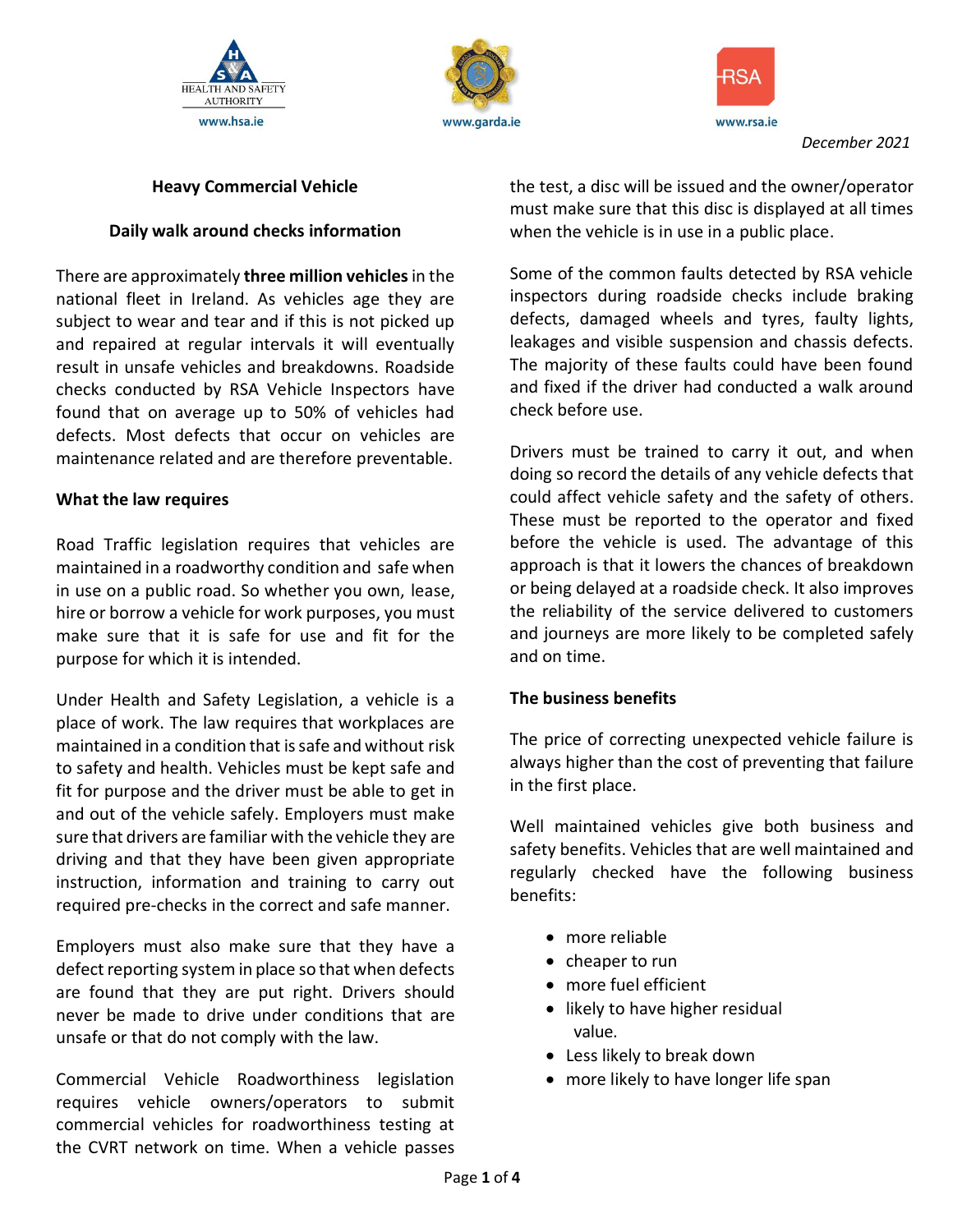





Safety benefits include:

- improved driver safety
- safer driver working environment (workplace)
- less collisions
- fewer injuries to the driver, passengers, coworkers and dreroad users.

## **Preventative Maintenance**

All employers, fleet operators and owner drivers are required by law to have a vehicle preventative maintenance system in place. The aim of the system is to maintain a high standard of roadworthiness and identify any vehicle defects, damage or problems at an early stage before they become a safety issue or a major cost. Regular planned vehicle maintenance will make sure that vehicles are maintained on a year round basis and not just prepared once a year for their annual roadworthiness tests.

This system should include two types of inspection;

- 1. daily vehicle walk around checks which are carried out by drivers, and
- 2. preventative maintenance checks which must be carried out by suitably qualified personnel.

Vehicle walk around checks are a crucial part of any vehicle preventative maintenance system. The driver is often the first person to notice that there is a problem and it is far easier to fix a problem in a premises rather than out on the road. Doing vehicle walk around checks must be incorporated into drivers' daily work routines. Every driver should carry out a check before they start their first journey in the vehicle each day. Where more than one driver is using a vehicle in a day, the second driver should conduct the same check before they use the vehicle.

It is recommended that employers prepare their own vehicle checklist for drivers, to take account of the vehicle type and how the vehicle is used.

When conducting walk around checks, it is important for drivers to follow a routine so that they don't miss any items. They should also wear high visibility clothing and look out for other vehicles. People being hit or run over by vehicles is the main cause of workplace vehicle deaths.

Any defects found should be recorded and reported to the employer or the responsible person so that appropriate action can be taken. Any safety critical defects must be fixed before the vehicle is used on the road.

Vehicle owners/operators must also make sure that vehicles in their fleets regularly undergo routine preventative maintenance inspections taking account of vehicle condition, age, and mileage, etc. These are more detailed inspections, and must be carried out by Suitably Qualified Individuals. The results must be recorded (including details of any repairs carried out) and kept for 2 years from the date of record creation.

# **How to carry out a walk around check**

It is suggested that the vehicle is checked in one direction covering the following main items:

- Lights, windows and mirrors
- Tyres
- Lights
- Fluids
- Instruments
- Vehicle cab

Check that the vehicle is sitting square and not leaning to one side. Switch on the hazard lights to show that there is someone working around the vehicle and that the lights are working. Check that the driver's mirrors are clean, secure and not damaged.

Check that wheels are in good condition, with no cracks or damage and that they are secure.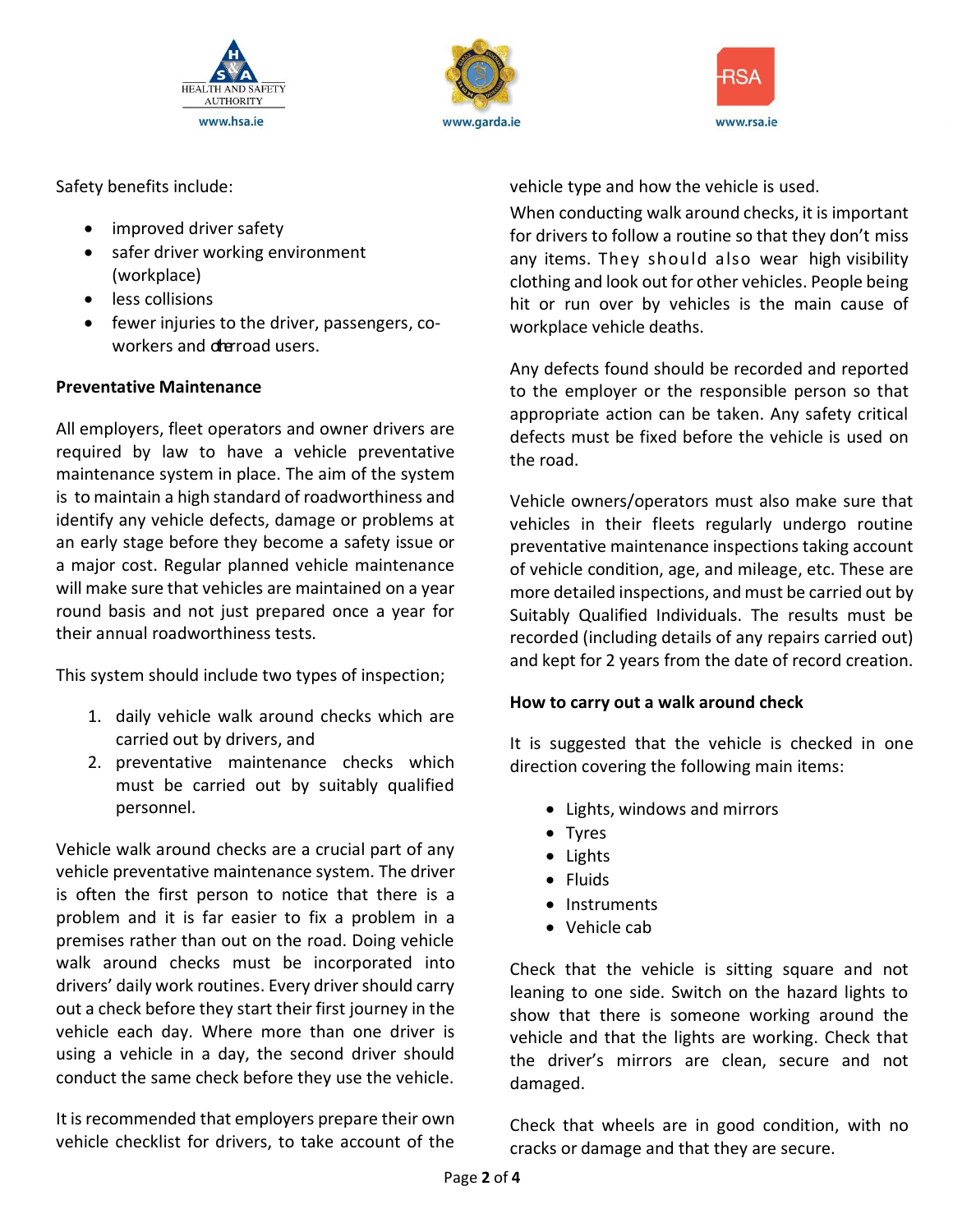





Is there any damage to the tyres such as bulges, cracks, cuts or tears? Are they correctly inflated with appropriate tread depth? Tyres should have sufficient tread and should not be worn to the extent that the tread indicator contacts the road surface. Check thread depth with a simple gauge. The legal minimum tyre tread depth for vehicles is 1.6mm but tyres should be replaced before this minimum depth is reached. Refer to the manufacturer's handbook for specific information about obtaining best performance from your vehicle.

Is the exhaust secure? Make sure that the fuel tank cap is securely in place and that the cap seal is in good condition and is not leaking. Walk around the vehicle in one direction and check that all required lights, reflectors and markings are fitted, clean and in good condition. Check the vehicle bodywork and wings for damage. Make sure that body panels are secure and not liable to fall off and create a hazard for other road users and that the bodywork has no sharp edges.

If the vehicle has a tail - lift, is it in good condition and operating correctly? Is it safely locked in position for travel? Employers, remember the tail lift should be thoroughly examined by a competent person once a year.

Make sure that the number plates are fitted in the correct position, clean and that the registration is clearly visible and appropriately lit.

Are loading doors secure and in good condition?

If carrying a load check that it is adequately secured, unlikely to move, that the vehicle is not overloaded. Check the manufacturer's guidelines for maximum load capacity for the vehicle. Check the load restraints for damage, wear and tear such as fraying straps, cuts or tears, and replace as necessary.

not protrude more than 3 metres beyond the rearmost point of the body of the vehicle and that all loads with an overhand exceeding 1 metre are marked with an appropriate and visible flag to warn other road users.

Where a trailer is in use, the registration number of the vehicle must be displayed at the rear of the trailer. Check that the trailer coupling is secure and that the electrics are connected, and the lights and indicators are working.

Make sure that all vehicle accessis in good condition, clean and secure, including steps. Check that there is nothing present that could cause someone to slip or trip when getting into or out of the vehicle. Good housekeeping is essential.

Check the door and mirrors on the passenger side. Check the windscreen washer reservoir cap to make sure it is secure. Lift the bonnet and check the engine fluid levels. Engine fluid levels should be between the minimum and maximum marks. Look underneath the vehicle for any signs of fluid leaks such as oil or coolant. Check the wipers for wear.

Check that valid tax, insurance and roadworthiness (CVRT) discs are displayed correctly on the windscreen.

Make sure that the seat and steering wheel are set for comfort, posture and safety and that all controls can be easily reached. Check your driving lights.

Check that there is good visibility through all windows and mirrors and that there are no cracks or damage. For example, is vision obstructed by any stickers or pendants? Check that the cab interior is clean and that there are no loose items which could cause you injury if vehicle had to brake in an emergency. Check that the windscreen washer operates, the jets are aimed correctly and that the washer bottle level warning light is not showing.

For overhanging loads, make sure that the load does